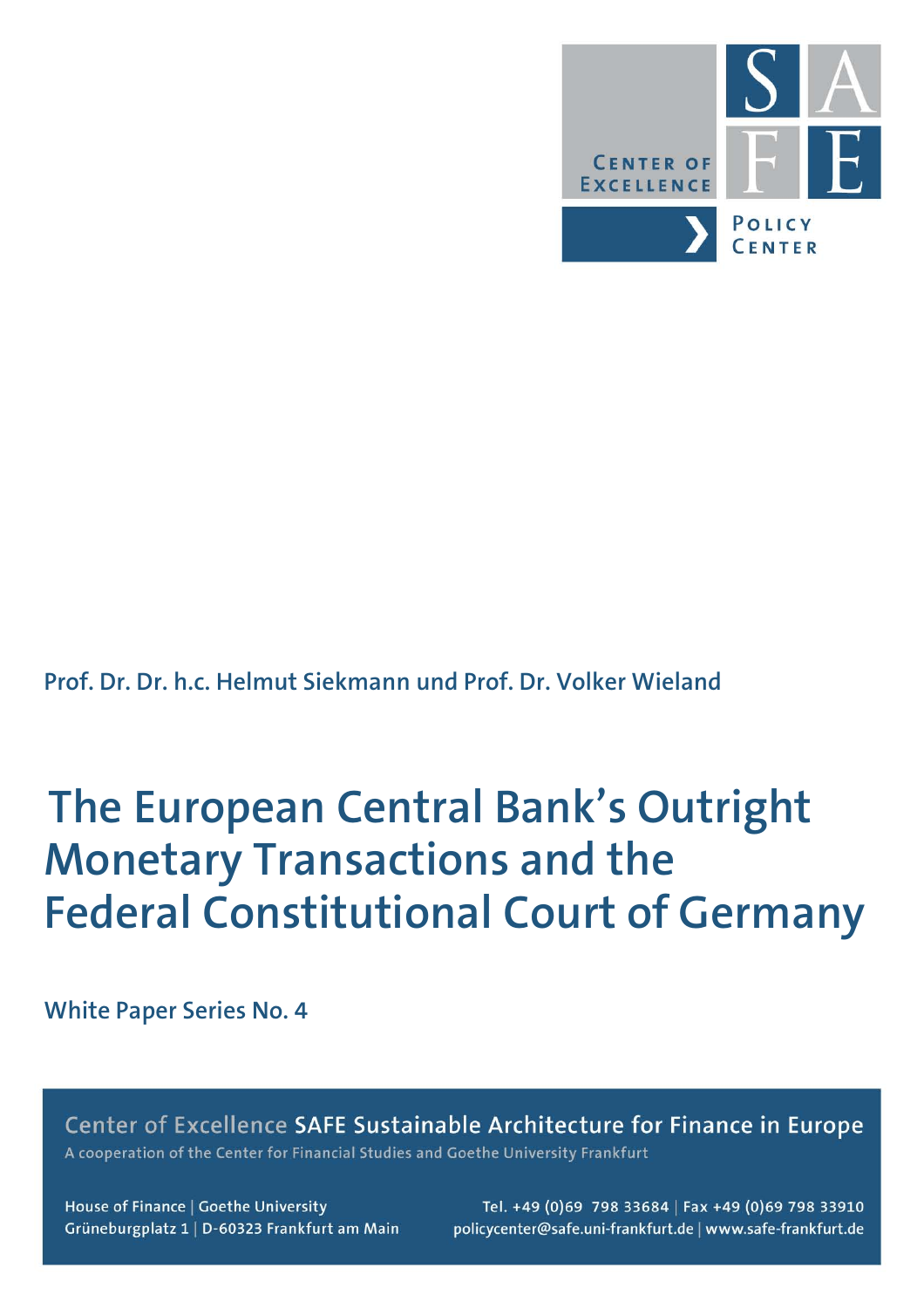This paper previously appeared, under the same title, in the IMFS WORKING PAPER SERIES as Working Paper No. 89 (2015).

Institute for Monetary and Financial Stability Goethe University Frankfurt House of Finance Theodor‐W.‐Adorno‐Platz 3 D‐60323 Frankfurt am Main www.imfs-frankfurt.de | info@imfs-frankfurt.de

A version of this paper was later published in: Rövekamp, Frank et al., eds. (2015): *Central Banking and Financial Stability in East Asia*. Cham: Springer International Publishing, 43‐86.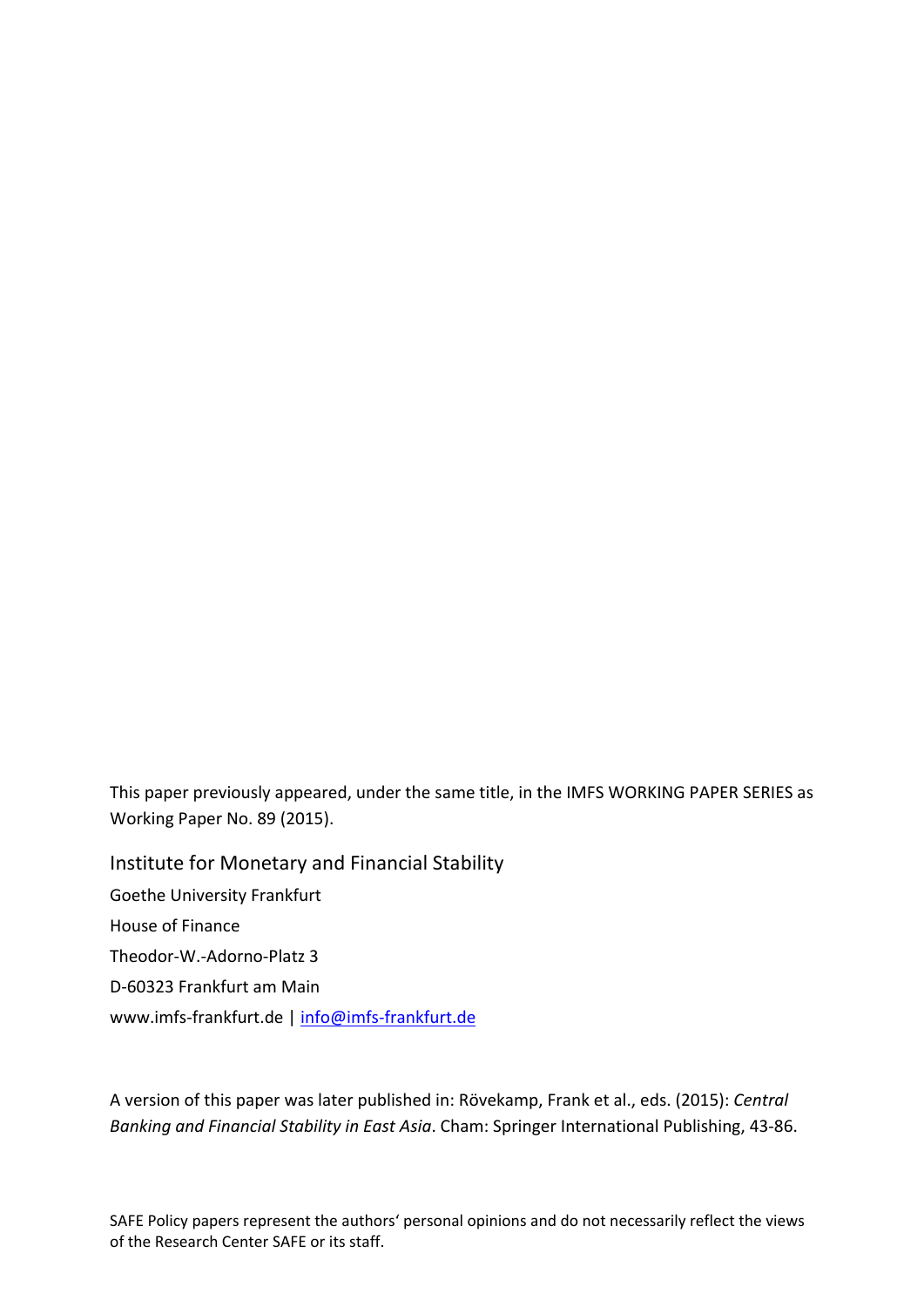# **The European Central Bank's Outright Monetary Transactions and the Federal Constitutional Court of Germany**

Helmut Siekmann and Volker Wieland\*

June 11, 2013

## **Abstract**

This note reviews the legal issues and concerns that are likely to play an important role in the ongoing deliberations of the Federal Constitutional Court of Germany concerning the legality of ECB government bond purchases such as those conducted in the context of its earlier Securities Market Programme or potential future Outright Monetary Transactions.

\* Helmut Siekmann is Professor of Money, Currency and Central Bank Law and Volker Wieland is Professor of Monetary Economics at the Institute for Monetary and Financial Stability (IMFS) at Goethe University of Frankfurt. All remaining errors are the authors' sole responsibility.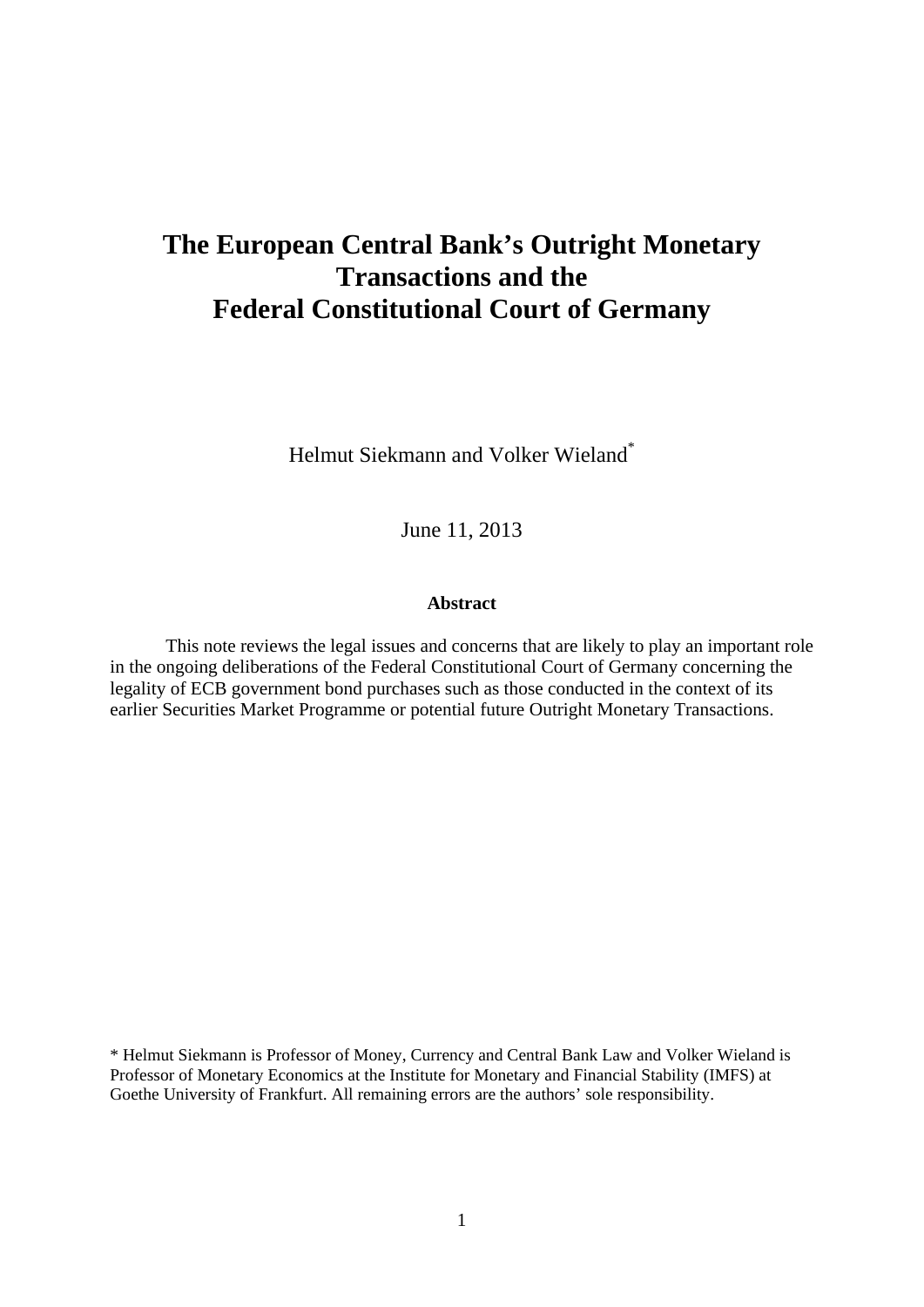## **1. The OMT controversy and how it became central to the German Constitutional Court's deliberations in summer 2013**

The European Central Bank's August 2, 2012 announcement that it would be willing to buy government bonds without limit in certain scenarios arguably constitutes the most controversial decision in its 15-year history. Already the limited purchases of euro crisis countries' sovereign bonds under the ECB's Securities Markets Programme (SMP) since May 2012 had been cited as the reason for the resignations of Axel Weber, then-President of the Bundesbank and member of the ECB Governing Council, and Jürgen Stark, then the ECB Board Member in charge of its Directorate General Economics. The 2012 announcement of potentially unlimited future Outright Monetary Transactions (OMT) was publicly opposed by Jens Weidmann, Weber's successor as Bundesbank President, and has been criticized heavily by former ECB Board Members Otmar Issing and Jürgen Stark, while Stark's successor, Jörg Asmussen, turned out to be a staunch supporter of this policy. Weidmann and Asmussen have been called to testify during the hearings of the Federal Constitutional Court on June 11- 12, 2013 on the legitimacy of the OMT. In this note, we review the legal issues and concerns regarding the OMT that will be the focus of the Court's deliberations and discuss potential outcomes.

As explained by ECB President Mario Draghi in the statement for the August 2, 2012 ECB press conference, the ECB was concerned at the time that exceptionally high risk premia embodied in government bond prices for some euro area member countries were hindering the transmission of monetary policy in that part of the monetary union. Specifically, he considered risk premia that are related to fears of the reversibility of the euro as the currency of these countries as unacceptable. While emphasizing that governments would need to push ahead with fiscal consolidation, structural reform and European institution-building in order for those risk premia to disappear, Draghi also called on them to request support by the European Financial Stability Facility (EFSF) and the European Stability Mechanism (ESM) in the bond market when exceptional financial circumstances and risks to financial stability exist. In those circumstances, the ECB would then be willing to buy sovereign bonds in the quantity needed to reduce the above-mentioned risk premia. Such interventions would thus be subject to the conditionality imposed on the respective government by the EFSF/ESM. Importantly, the ECB would forego seniority status and its holdings of these sovereign bonds would be subject to the same losses as privately-held bonds in the event of a sovereign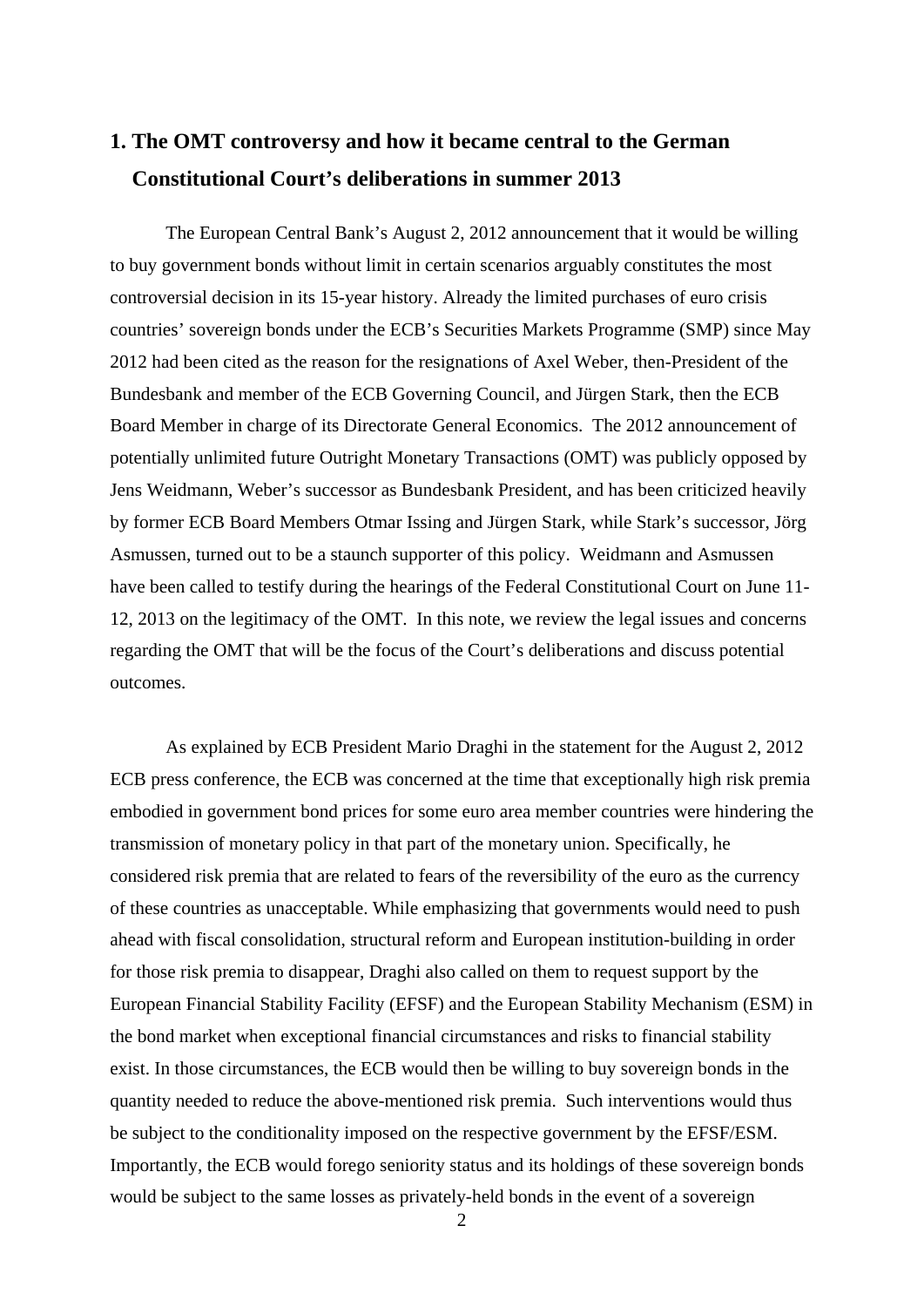default. The technical features of the OMT are described in the ECB Press Release of September 6, 2012 that is also found in the appendix to this note.

In the judgement of critics of the OMT, the ECB has ventured too far into the terrain of fiscal policy by announcing such potentially unlimited government bond purchases. The announcement itself is likely to cause delays in the implementation of necessary fiscal and structural adjustments by national governments, because it has reduced market pressures via government financing conditions. Furthermore, such purchases may violate the prohibition of monetary financing of sovereign entities in the EMU. ECB critics question whether the OMT and earlier SMP comply with the general prohibition of granting loans by the European Central Bank or national central banks in favour of any type of government entity or public undertaking (Article 123 paragraph 1, Treaty on the Functioning of the European Union (TFEU)). The critics emphasize that subsidizing interest rates of selected countries' government debt or even saving insolvent governments transcends the powers and competences given to the European System of Central Banks (ESCB). Furthermore, they call into doubt the ECB's assessment that the transmission of monetary policy is disturbed by unfounded or irrational fears of investors that need to be counteracted by such interventions. Importantly, critics of the OMT argue that the current membership of the euro-zone cannot be guaranteed as long as Member States remain sovereign, at least not by the European Central Bank. If the justification of these measures as an act of monetary policy is rejected, they must be considered acts of economic policy that are not conferred on the Union. They are reserved for the Member States (Article 119 paragraph 1 and 2, Article 127 paragraph 2 and 5 TFEU). Finally, critics fear that the independence of the ECSB and of the members of their decisionmaking bodies is jeopardized by the large-scale transfer of credit risks from the private and public sector to the ECSB. Their independence is guaranteed by Article 130, 282 paragraph 3 clause 2 TFEU, Article 7 of the Statute of the European System of Central Banks and of the European Central Bank, and by Article 88 clause 2 of the German Federal Constitution.

The subject matter of the case presently pending at the Federal Constitutional Court of Germany was initially focusing on the EFSF/ESM support mechanism set up by Member States of the EU and its legal foundation. More specifically, three legal acts of the German legislature to transform the agreements on the European level into German law had come under scrutiny of the court: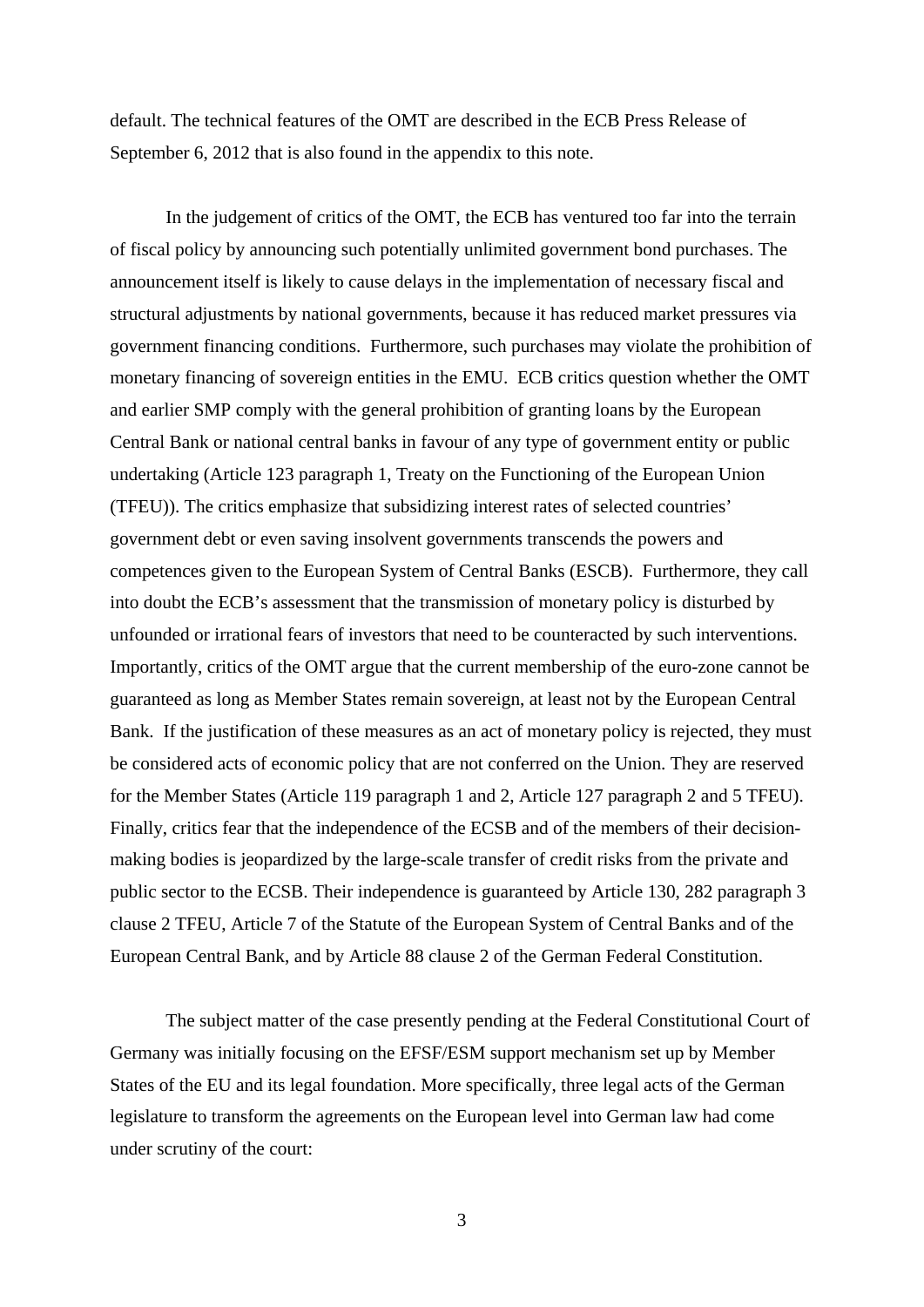- 1. Consent to the creation of a basis in the primary law of the Union for setting up a support mechanism (amendment to Article 136 TFEU)
- 2. Implementation of the compact on enhanced fiscal stability
- 3. Putting into effect of the agreement on the (permanent) European Stability Mechanism (ESM)

The actions of the ESCB and the ECB to assist Member States with financial problems were originally not central to the petitions.

A preliminary injunction had been requested in order to prevent the international acts to become effective before the Court could decide the case. The injunction was denied under certain provisions by the decision of the Court of September 12, 2012. In its opinion, the Court mentioned that ECB purchases of sovereign bonds on secondary markets with the aim of financing government budgets independently from capital markets would violate the prohibition of monetary financing. However, the Court left the question whether this prohibition applies to the SMP or OMT open for the final decision that was then expected to be handed down in July 2013 (Judgement of September 12, 2012, text numbers 202 and 278). Subsequently, petitioners have extended their petitions and asked the court explicitly to review the measures of the ECB and ECSB member central banks as well.

The Court has asked both the ECB and the Deutsche Bundesbank to deliver an opinion on aspects of the controversy. The Bundesbank has submitted a statement dating from December 21, 2012. This statement has been leaked to the public and raises many of the concerns mentioned above. The ECB has asked a German law professor, Frank Schorkopf, to prepare a statement as its representative. A comprehensive oral hearing is scheduled for June 11 and 12.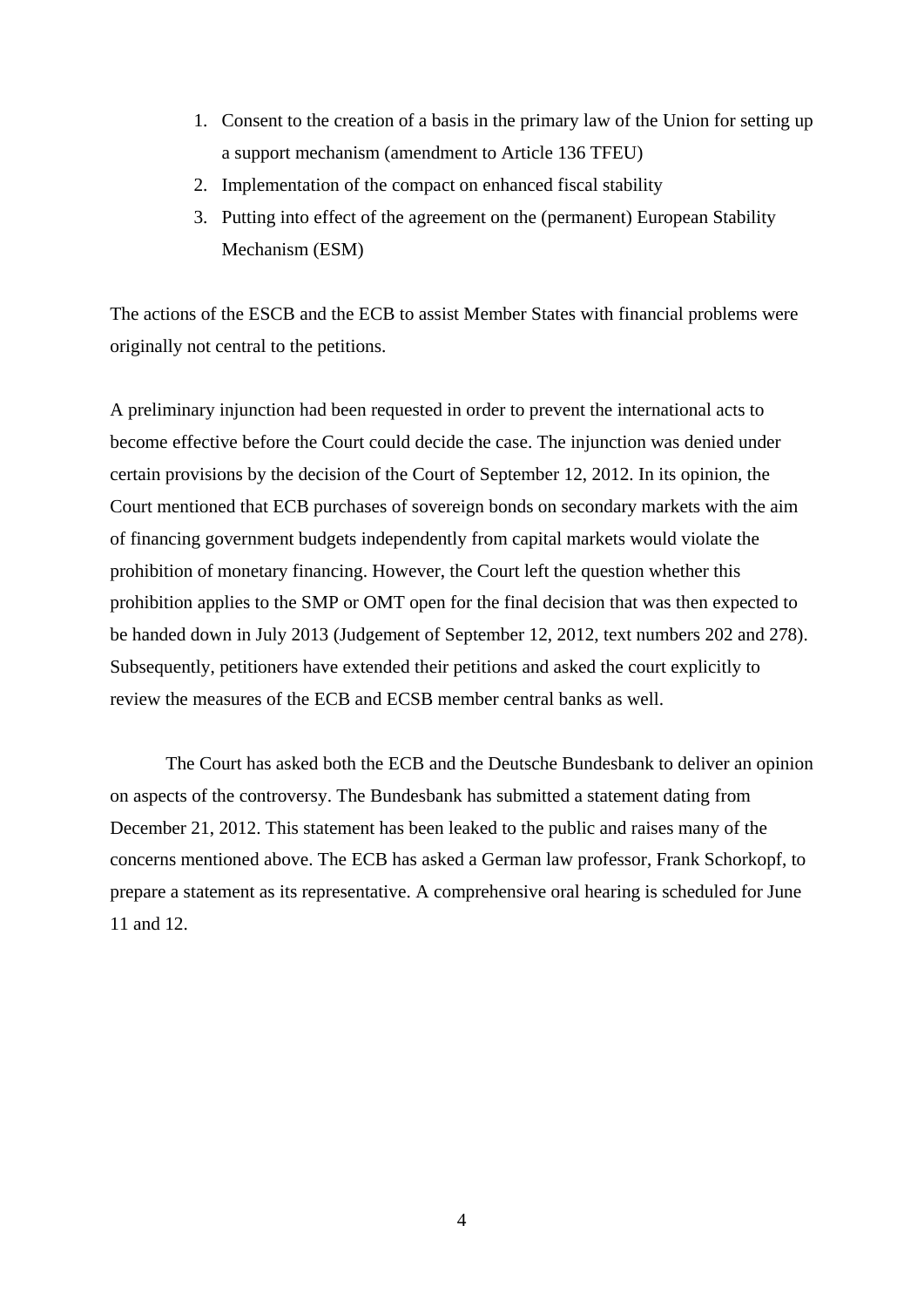## **2. What is the German Constitutional Court deliberating and deciding on?**

#### **2.1 Jurisdiction**

The Federal Constitutional Court of Germany has been installed to enforce the norms of the Basic Law ("Grundgesetz"), the federal constitution, and to review the conformity of all German state actions with the federal constitution. That is why the court is restrained to apply the norms of the Basic Law. The conformity of actions with the laws of the European Union, and specifically with the European Treaties ("primary law"), does not fall into the German Court's competence. In fact, if the Court finds that the interpretation of the Treaties is concerned or that the validity and interpretation of acts of the institutions, bodies, offices or agencies of the Union is in question, it has to refer it to the European Court of Justice (ECJ) for a ruling, Article 267 paragraph 1 TFEU. However, such a referral is only needed if such a clarification by the ECJ is of substantial relevance for the adjudication of the case by the national court, Article 267 paragraph 2 TFEU. This rule holds for all courts or tribunals of Member States against whose decision there is no judicial remedy under national law; Article 267 paragraph 3 TFEU. Thus, in principle, also the Federal Constitutional Court of Germany would have to refer a case to the ECJ. However, such a referral has never taken place so far. It would be a novelty in the history of the Court.

There are, however, exceptions: The Court has reserved the right to review itself without referral to the ECJ—whether a particular act of an organ or institution of the EU stays within the limits of the competences and powers conferred on the EU (BVerfGE 89, 155 [188]; 123, 267 [353 et seq.]). To its opinion such a transgression is not covered by the parliamentary consent to the transfer of sovereign rights and is considered to be "ultra vires", that is, beyond the legal power or authority of the European institution ("ausbrechender Rechtsakt"). Moreover, the court examines if the transfer of sovereign rights to the European Union level maintains the unalienable core of the constitutional identity ("unantastbarer Kernbereich der Verfassungsidentität") of the Basic Law (BVerfGE 123, 267 [268, 354]; restated in BVerfGE 129, 124 [177] in view of the democratic rights of the electorate. These caveats have been theoretical so far. The Court has not yet invoked them in a specific case. Already in its decision on the Lisbon Treaty it demanded that the transgression of competence must be clearly visible ("ersichtlich"). In the ensuing Honeywell case it has further specified that the act challenged in court must be grave and have the quality to lead to a structural shift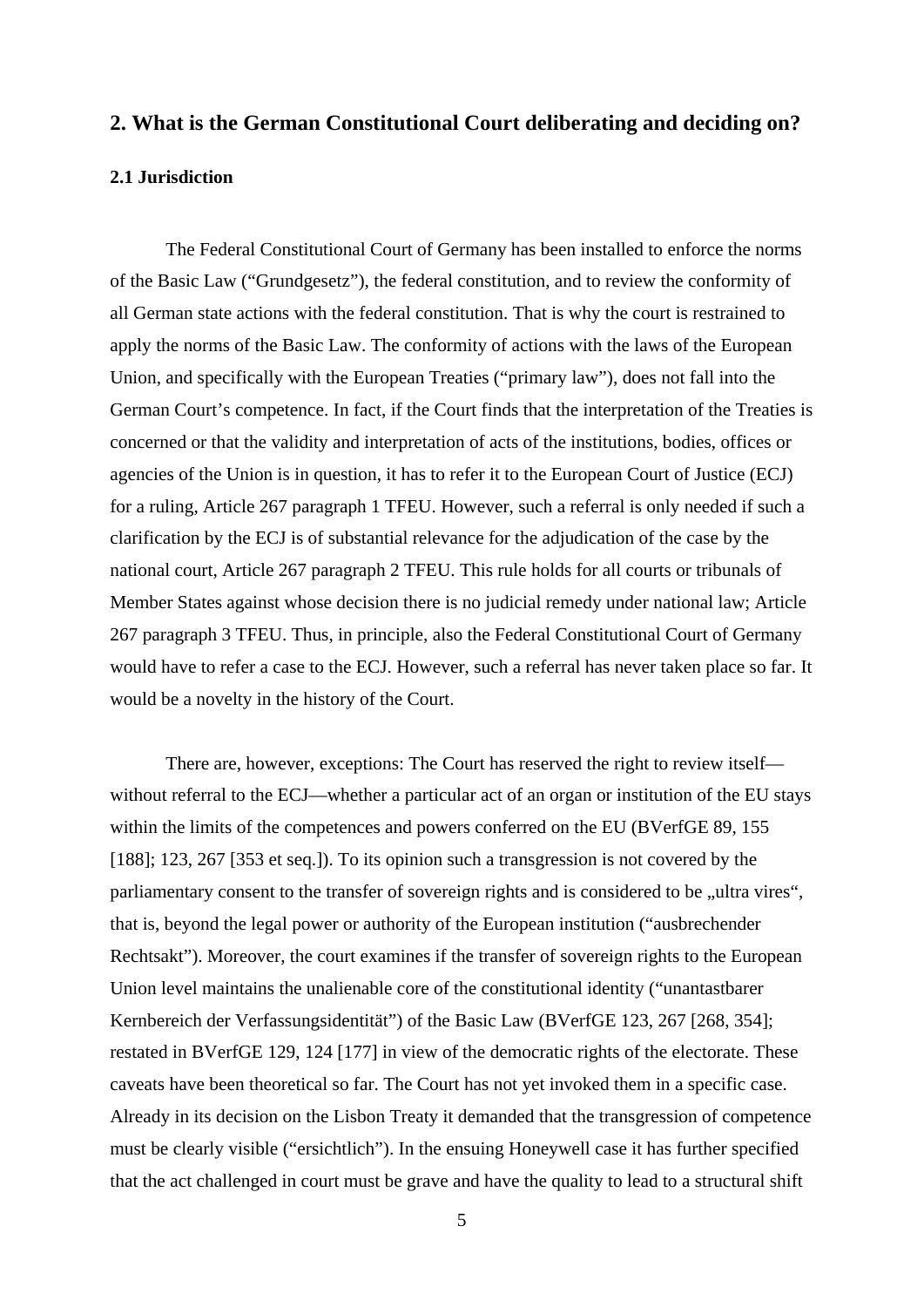in the design of competences at the expense of Member States (BVerfGE 126, 286). It also concedes to perform such a review only in a cooperative manner with the ECJ, which would mean to ask for a prior opinion of this court.

Aside from the above considerations that are centered around European Union law, there is also a direct way to a judicial review by the court applying German constitutional law. Article 88 clause 2 of the Basic Law deals with the transfer of the monetary authority to a European institution. It could be directly used as a yardstick for judging the measures of the ESCB. The provision requires that the European monetary institution must be independent and committed to the superior goal of price stability. Whether this requirement has been obeyed has to be scrutinized by the Court itself. The Court's jurisdiction, in principle, only covers actions of German authorities. However, the participation of the Bundesbank within the framework of the ECSB may be sufficient for a decision that the review of this action falls into the competence of the Court.

#### **2.2. Application**

(1) In any case, the Court first has to decide whether an individual complaint pursuant to Article 93 no. 4a of the Basic Law challenging the conformity of the measures of the monetary authorities with Article 88 clause 2 of the Basic Law is admissible. This might be questioned with good reasons as it has to be demonstrated that individual rights of the petitioners are possibly infringed. An infringement of property rights—protected by Article 14 Basic Law—is unlikely, at least at the present situation. In recent cases concerning acts on the European level, democratic participation has, however, been judged as a sufficient cause of action by the court (BVerfGE 123, 267; BVerfGE 129, 124).

Looking at the merits of the case, so far price stability has been interpreted as "consumer price stability" (Siekmann, in: Sachs [ed.], Grundgesetz, 6. Auflage, Art. 88 Rdn. 89). As the harmonized consumer price index (HICP) which is generally accepted as a metric, lingers at a historically low level a verdict will probably not be based on this part of Article 88 clause 2 Basic Law. Endangering independence by the envisaged – almost symbiotic - cooperation of the ECB with administrative agencies could, however, be an issue.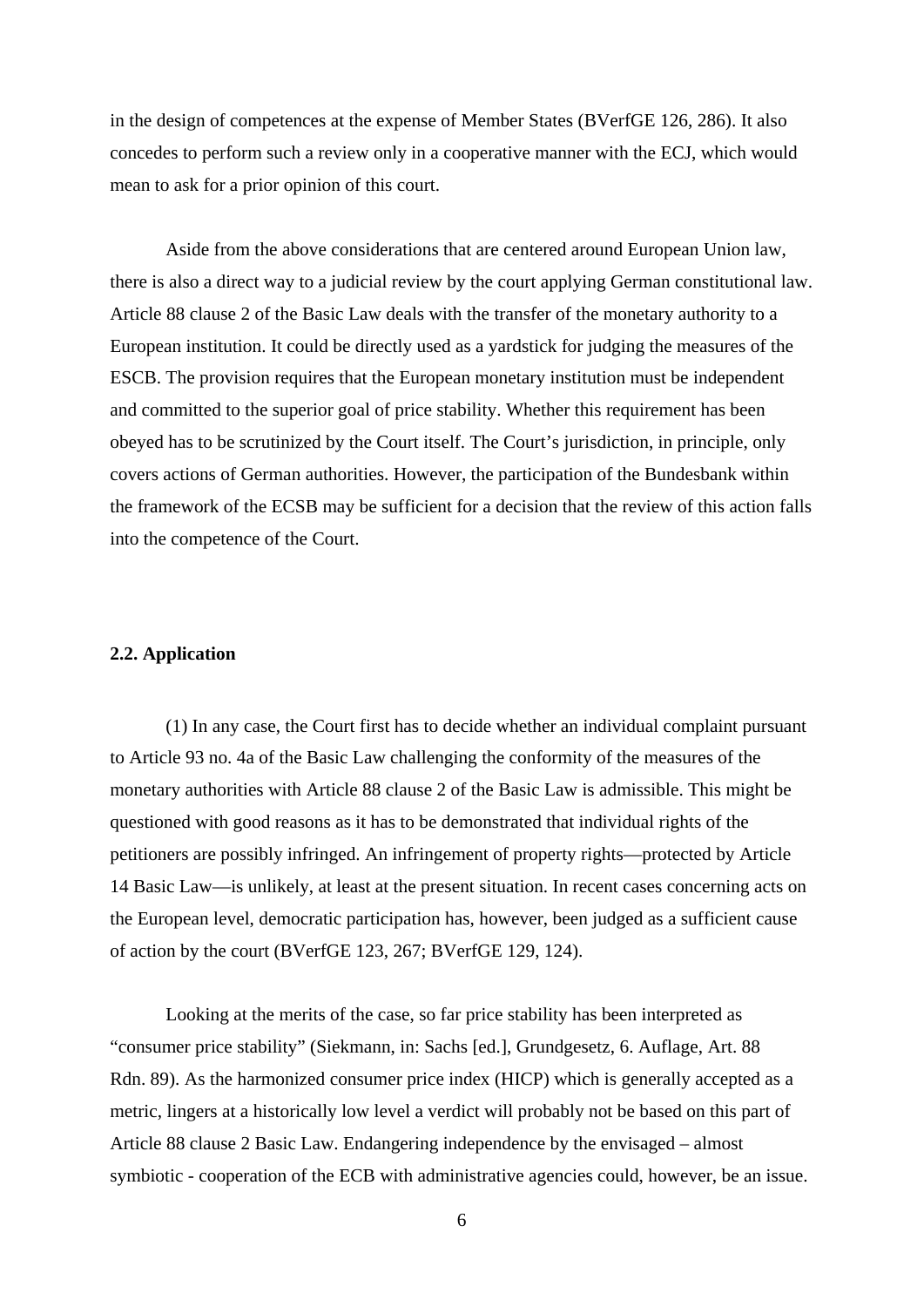(2) As the seriousness of an infringement of European Union Law is decisive for the ensuing procedural steps, it ought to be assessed in the first place.

Already the Securities Market Program is difficult to justify with the goal of addressing malfunctioning or non-functioning in the channels of transmission of monetary policy as the ECB has claimed. Questions such as what exactly are the appropriate risk premia and what is the necessary degree of intervention by the ECB in light of the many factors influencing such premia, including the statements and actions of many national and other European policy makers, have remained largely unanswered.

With the Outright Monetary Transactions, the ECB officially "aims at safeguarding an appropriate monetary policy transmission and the singleness of the monetary policy" (ECB press release of September 6, 2012). They do not fall into the domain of the generally accepted standard open market operations which are in accordance with Article 18.1 of the Statute. They do not serve as a tool to gauge the interest rate for risk free loans. Effectively, they imply subsidies in favour of specific countries and institutions by lowering risk premia demanded by the market. Importantly, standard open market operations are designed as an instrument aimed at fine-tuning the monetary environment for the complete area of a currency and not for specific regions of the area or single credit institutions. Of course, the financial crisis and threat of deflation has also led other central banks around the world to purchase government debt. However, this debt has been federal or national debt rather than debt of regional authorities. For example, the Federal Reserve System of the United States has bought federal debt but it has not bought state debt and has not used government debt purchases to mitigate financial problems of troubled states such as, for example, California. In Germany, neither the Bundesbank nor the Reichsbank have historically used debt purchases to mitigate financial problems of one of the member states (Länder).

"Strict and effective conditionality attached to an appropriate European Financial Stability Facility/European Stability Mechanism (EFSF/ESM) programme" is referred to by the ECB as a necessary condition for any Outright Monetary Transaction. However, this provision, which implies close cooperation with executive authorities in administering support programs by making them a prerequisite for OMT measures, can also be interpreted to indicate that the envisaged measures fall outside the area of monetary policy as these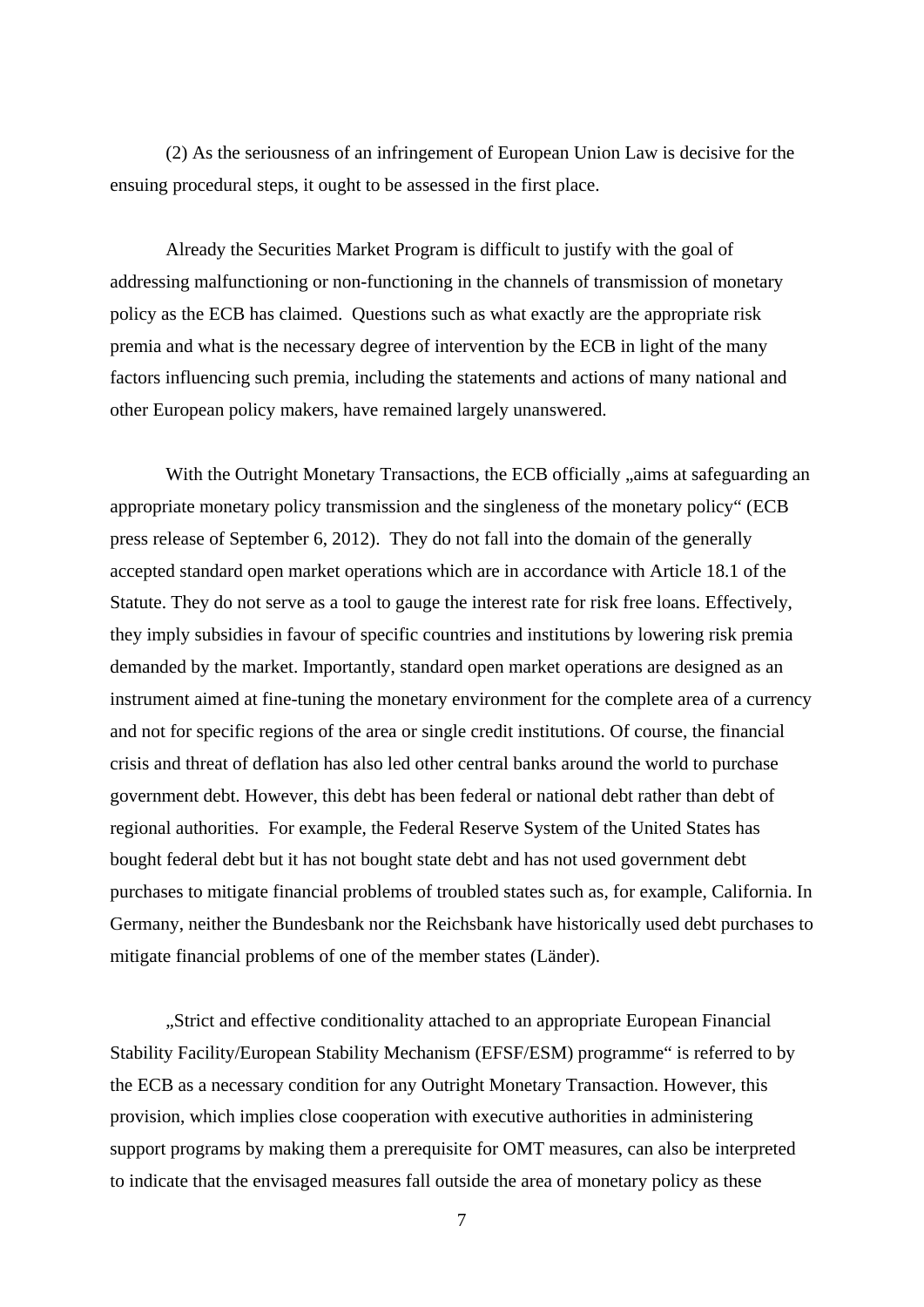conditions serve to achieve other economic and fiscal objectives. Similarly, the unlimited volume of the measures points in that direction.

By tethering the support to decisions of a government agency (EFSF/ESM) the ESCB may also endanger the autonomy in its decision making. The primary law of the Union assesses this independence as crucial. A mutual dependence of central bank action and administrative decisions would not conform to the design of the Monetary Union and its distribution of powers. Additionally, it can well be questioned whether the conditionality will in effect work as a safeguard against an inacceptable transfer of risks to monetary institutions. In the case of Greece, for example, private sector investors had to accept haircuts on government debt in a more or less voluntary private sector involvement. If the ECB does not insist on seniority status in such a case as promised with the OMT, losses on its portfolio would have to be borne either by the ECB or assumed by other government agencies.

(3) Turning again to the procedural aspects of the pending case, the court has to decide whether the (possible) infringements of the primary law of the Union by the measures of the central banks of the Euro system are so serious that they lead to a structural shift in the design of competences at the expense of Member States (BVerfGE 126, 286). Article 3 paragraph 1 lit. c TFEU transfers the (exclusive) competence for the monetary policy to the Union. This is a structural decision. Further tasks may only be conferred to the ECB under the narrow preconditions and within the close limits of Article 127 paragraph 6 TFEU which has not been activated so far. Most importantly, a mandate to secure financial stability has not been given to the ESCB. According to Article 127 paragraph 5 TFEU (Article 3.1. of the statute) it has only been charged with contributing to the "smooth conduct" of the measures taken by the "competent authorities". This can only mean that the other authorities are competent and have to take up the actions deemed to be necessary. The ESCB is restricted to an ancillary role in this field (for the strict separation of "monetary policy" and "economic policy" by the primary law see Siekmann, Einführung No. 121 et seq., Art. 119 No. 22 et seq., in: Siekmann (ed.), Kommentar zur Europäischen Währungsunion, 2013).

The other leg of the court's reservation: unalienable core of the constitutional identity ("unantastbarer Kernbereich der Verfassungsidentität") of the Basic Law is basically aimed at further transfers of powers and is not touched sufficiently in substance.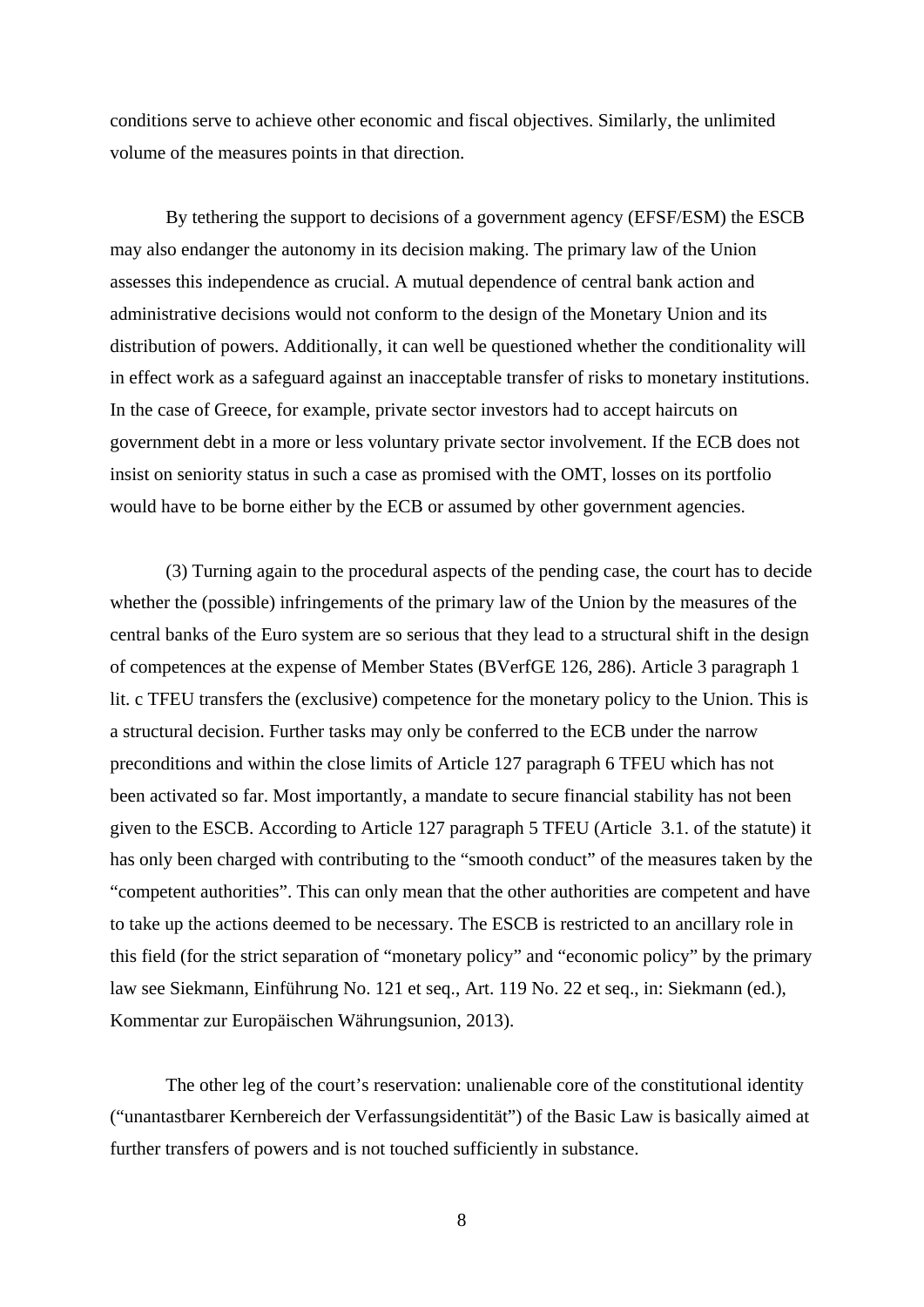Looking at the overall system of the distribution of competences, the transgression gets close to the line the court has drawn in its previous decisions. It remains, however, doubtful, if it will really invoke its reserved right to review an act of an institution of the EU.

(4) If the court sees a (possible) breach of the law of the Union and does not decide to review the acts in question by itself, it has to consider a referral to the ECJ. The necessary act of an organ or institution of the Union is given. But it is not sure that a judgement on the conformity of the measures taken by the ESCB, and of the ECB specifically, is a necessary prerequisite for a decision on the three original subject matters of the case, that is, (i) amending the primary law of the Union by inserting a paragraph 3 in Article 136 TFEU dealing with support measures of Member States, (ii) agreement of Member States on fiscal soundness – new fiscal compact and (iii) agreement on establishing the support mechanism ESM.

These questions, especially the amendment of the TFEU, do touch on the conformity with European Union law but a compelling junction with the measures of the monetary institutions is not apparent. It could also be argued that the mere design of OMT is not decisive for the pending case but only the actual purchase of bonds. If the court follows this line of thinking, it could once more refrain from invoking Article 267 TFEU and leave the questions of European Union Law open as it has done in the previous cases.

#### **2.3. Consequences**

(1) Provided the court comes to the result that former bond buying programs or OMT are not in conformity with Article 88 Basic Law or transgress competences of the Union in the required serious scope, German authorities would not be allowed to participate in any actions performing or promoting them. As the national central banks play a key role in executing the purchases implied by these programs, the Bundesbank would in this case not be allowed to participate in these actions any further.

Normally, the Bundesbank is required to follow instructions of the ECB (Article 14.3 of the statute of ECSB and ECB). However, if the ECB's were to be judged illegal by the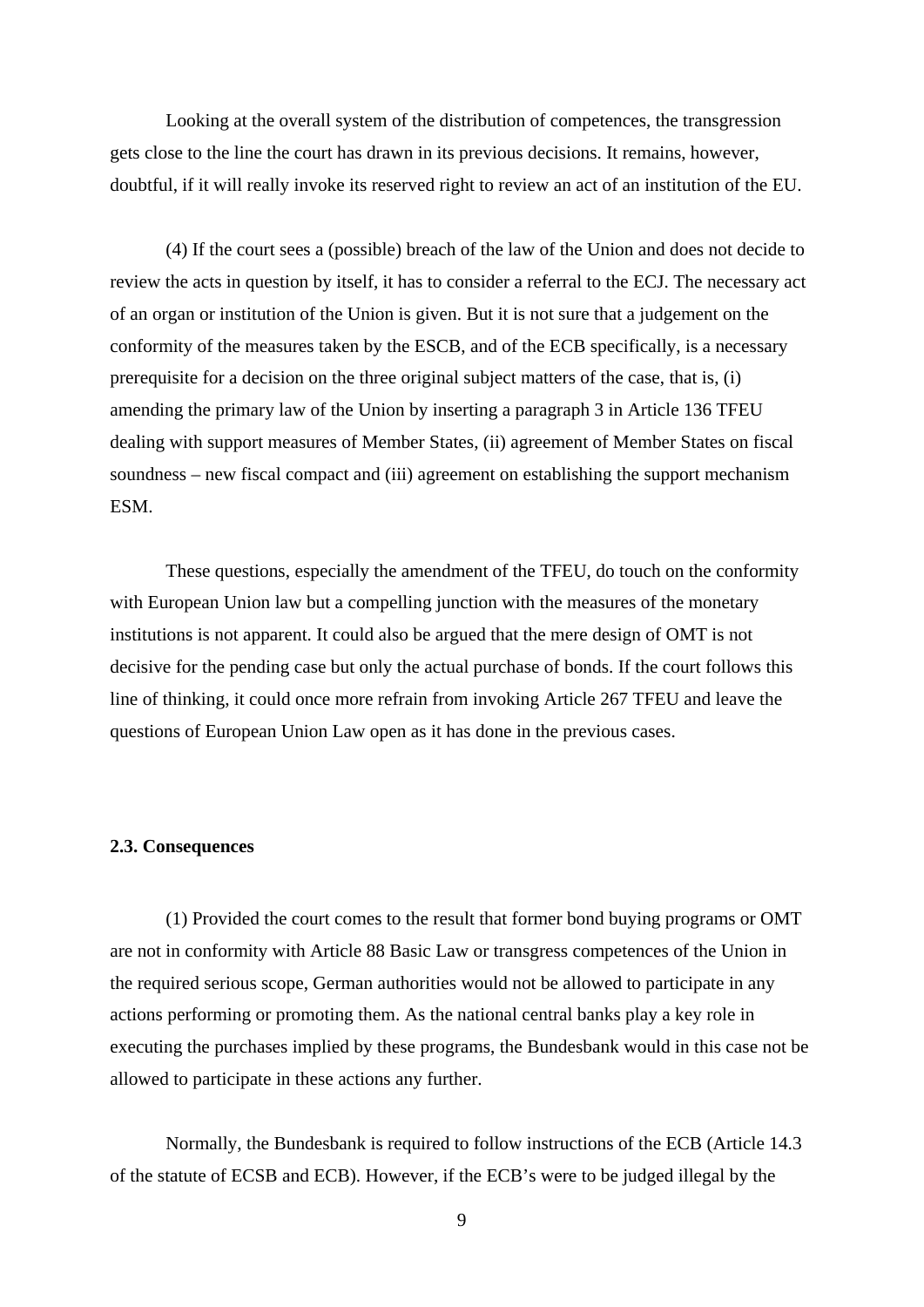German Federal Constitutional Court, the Bundesbank would not have to implement them anymore. Possibly it would even be obliged to use all legal instruments to fend off measures that have been judged as illegal by the German Federal Constitutional Court. Specifically, the Bundesbank would have to resort to litigation before the ECJ following Article 263 paragraph 4 TFEU.

It is an open and undecided question whether acts of the ESCB or the ECB that have been judged as a breach of German constitutional law are void and thus legally not existing.

(2) Provided the court comes to the result that a breach of the primary law has taken place and a ruling is necessary for adjudicating the case, it has to refer it to the ECJ. This will usually lead to a considerable delay of the final decision.

(3) Provided the German court would either not see a breach of European Union Law or refrain from a referral to the ECJ, the final judgement of the case may well be handed down in July as anticipated last fall.

## **3. Potential outcomes of the Court's deliberations**

The Court could still deny the admissibility of the complaint regarding the measures of the ESCB. This result appears to be fairly unlikely since the Court has put on its agenda for the hearing taking place on June 11, 2013, detailed questions concerning actions of the ECB, specifically OMT. Additionally, one part of the court action has been petitioned in a specific procedure by the members of the Bundestag of the Party "The Left/ die Linke". Such a procedure concerning a conflict between high-level state institutions regarding their constitutional rights ( the so-called "Organstreitverfahren") follows reduced requirements for admissibility. Thus, it can be expected that the Court will decide on the merits of the case.

But even if the Court judges SMP and OMT to violate the provisions of EU-law, there are high hurdles to come to the result that the measure are "ultra vires" and violate as such German constitutional law. In this case a referral to the ECJ has to be considered. It would, however, be a novelty in the Court's history and appears to be fairly unlikely.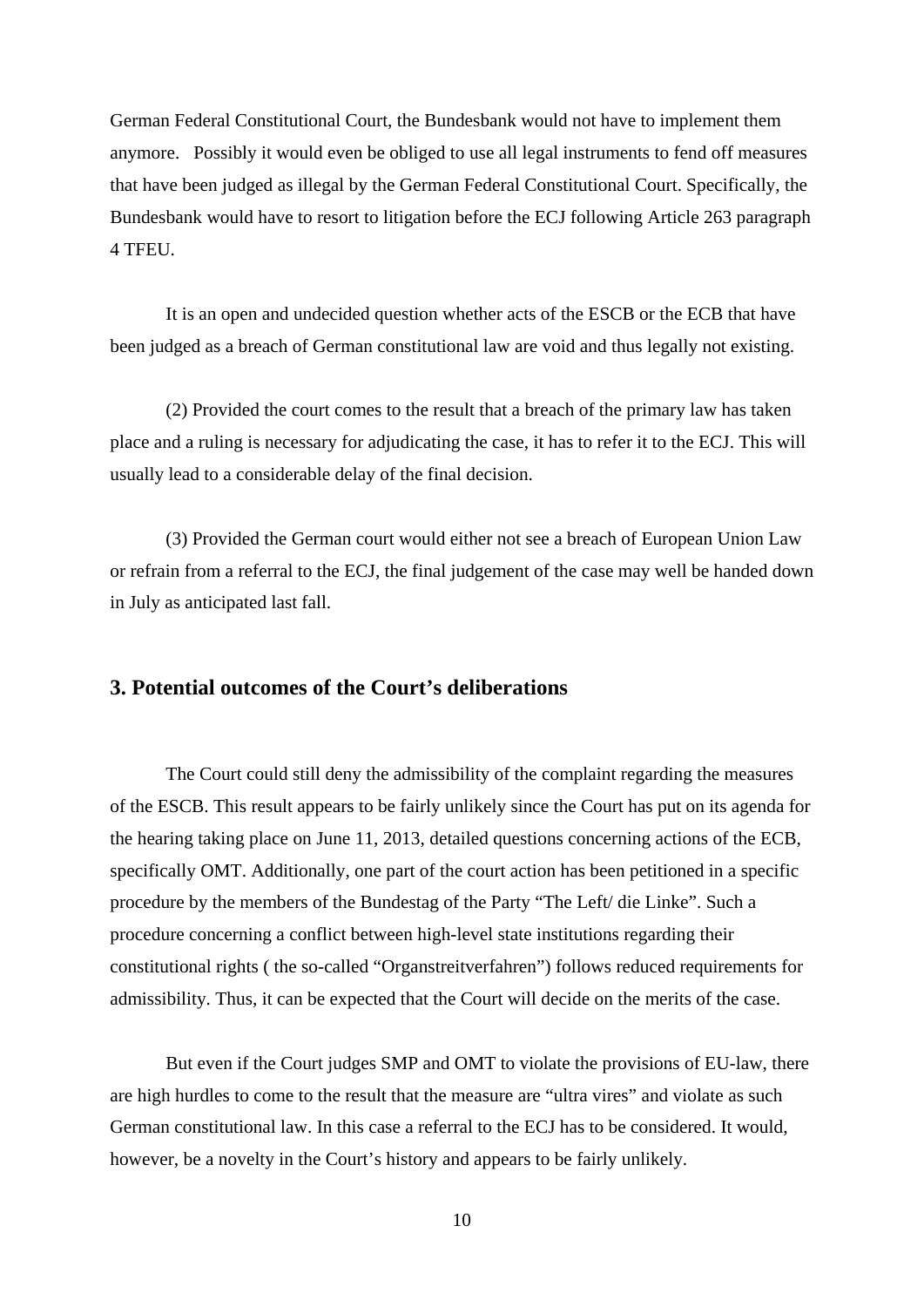More likely is however an outcome in a way that has been used fairly frequently by the Court: a "yes, but". It could underline its concerns but not adjudicate the measures in question as illegal on their face and could emphasize the limits for actions of the ESCB. Specifically the (future) implementation of measures in the framework of OMT may be constrained, for example by stating which bonds cannot legally be purchased as they are not marketable, or by setting limits in respect of duration and volume, or by not allowing to take a haircut in restructuring the debt as this might be judged an economic policy action outside the realm of monetary policy.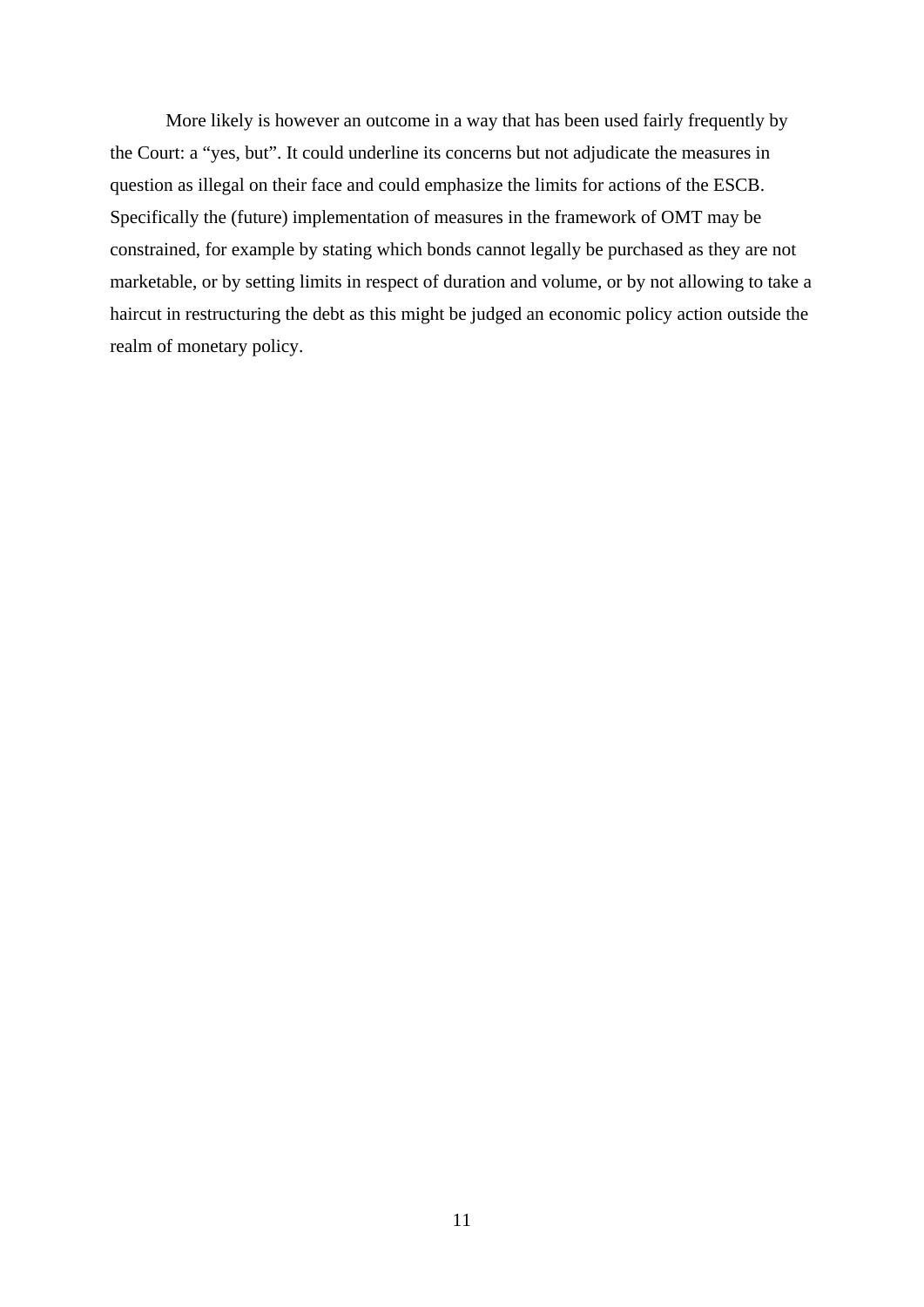## **References**

Siekmann, H. (2011), "Artikel 88", in: Michael Sachs (ed.), Grundgesetz, 6. Auflage, 2011, pp. 1824-1857

Siekmann, H. (2013), "Missachtung rechtlicher Vorgaben des AEUV durch die Mitgliedstaaten und die EZB in der Schuldenkrise", in: Thomas M.J. Möllers und Franz-Christoph Zeitler (ed.), Europa als Rechtsgemeinschaft – Währungsunion und Schuldenkrise, 2013, pp. 101-158

Siekmann, H. (2013), "Einführung", "Artikel 119", in: Helmut Siekmann (ed.), Kommentar zur Europäischen Währungsunion, 2013, pp. 1-45, 59-88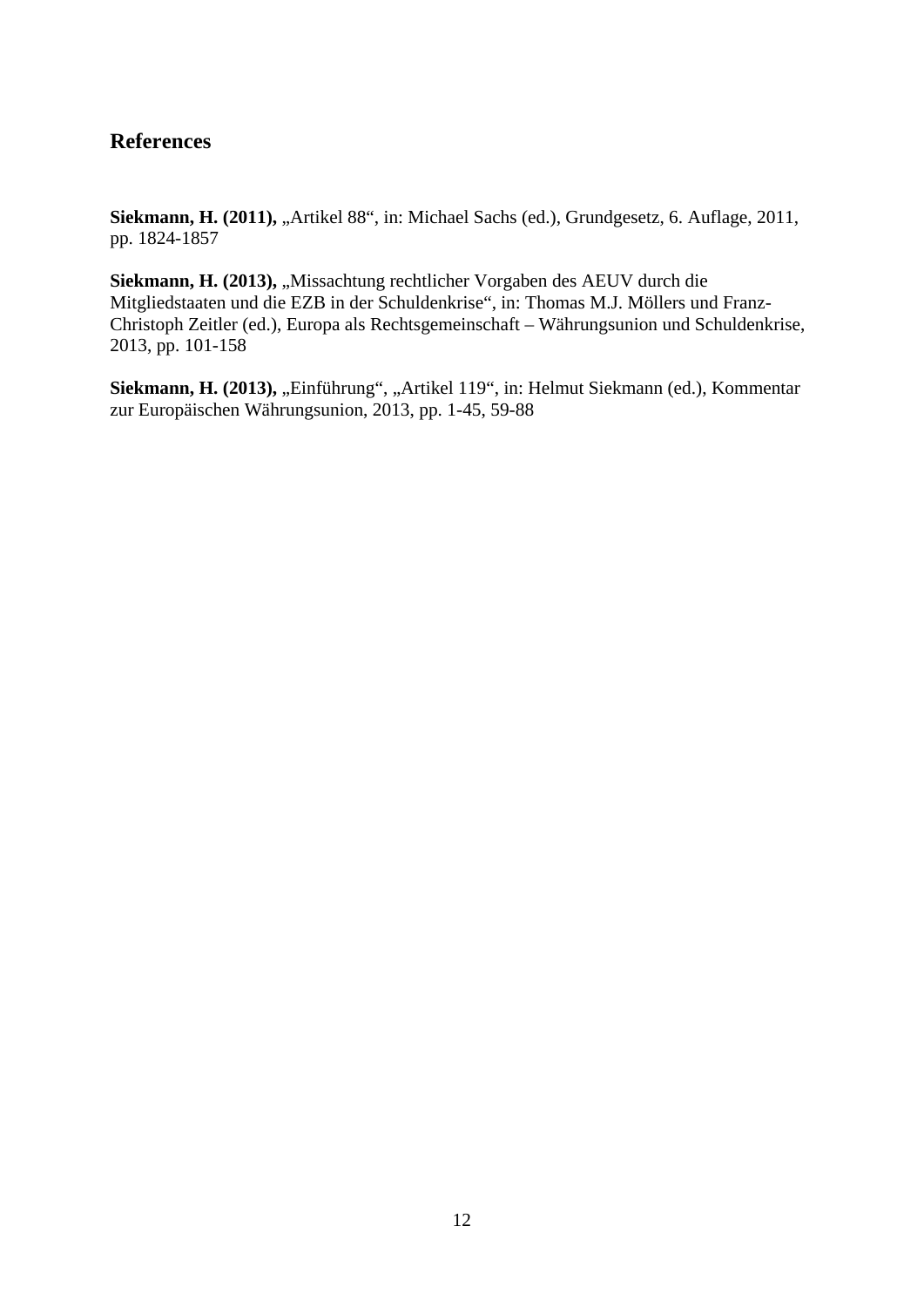## **ECB Press Release of 6 September 2012 - Technical features of Outright Monetary Transactions**

As announced on 2 August 2012, the Governing Council of the European Central Bank (ECB) has today taken decisions on a number of technical features regarding the Eurosystem's outright transactions in secondary sovereign bond markets that aim at safeguarding an appropriate monetary policy transmission and the singleness of the monetary policy. These will be known as Outright Monetary Transactions (OMTs) and will be conducted within the following framework:

## **Conditionality**

A necessary condition for Outright Monetary Transactions is strict and effective conditionality attached to an appropriate European Financial Stability Facility/European Stability Mechanism (EFSF/ESM) programme. Such programmes can take the form of a full EFSF/ESM macroeconomic adjustment programme or a precautionary programme (Enhanced Conditions Credit Line), provided that they include the possibility of EFSF/ESM primary market purchases. The involvement of the IMF shall also be sought for the design of the country-specific conditionality and the monitoring of such a programme.

The Governing Council will consider Outright Monetary Transactions to the extent that they are warranted from a monetary policy perspective as long as programme conditionality is fully respected, and terminate them once their objectives are achieved or when there is noncompliance with the macroeconomic adjustment or precautionary programme.

Following a thorough assessment, the Governing Council will decide on the start, continuation and suspension of Outright Monetary Transactions in full discretion and acting in accordance with its monetary policy mandate.

## **Coverage**

Outright Monetary Transactions will be considered for future cases of EFSF/ESM macroeconomic adjustment programmes or precautionary programmes as specified above. They may also be considered for Member States currently under a macroeconomic adjustment programme when they will be regaining bond market access.

Transactions will be focused on the shorter part of the yield curve, and in particular on sovereign bonds with a maturity of between one and three years.

No ex ante quantitative limits are set on the size of Outright Monetary Transactions.

## **Creditor treatment**

The Eurosystem intends to clarify in the legal act concerning Outright Monetary Transactions that it accepts the same (pari passu) treatment as private or other creditors with respect to bonds issued by euro area countries and purchased by the Eurosystem through Outright Monetary Transactions, in accordance with the terms of such bonds.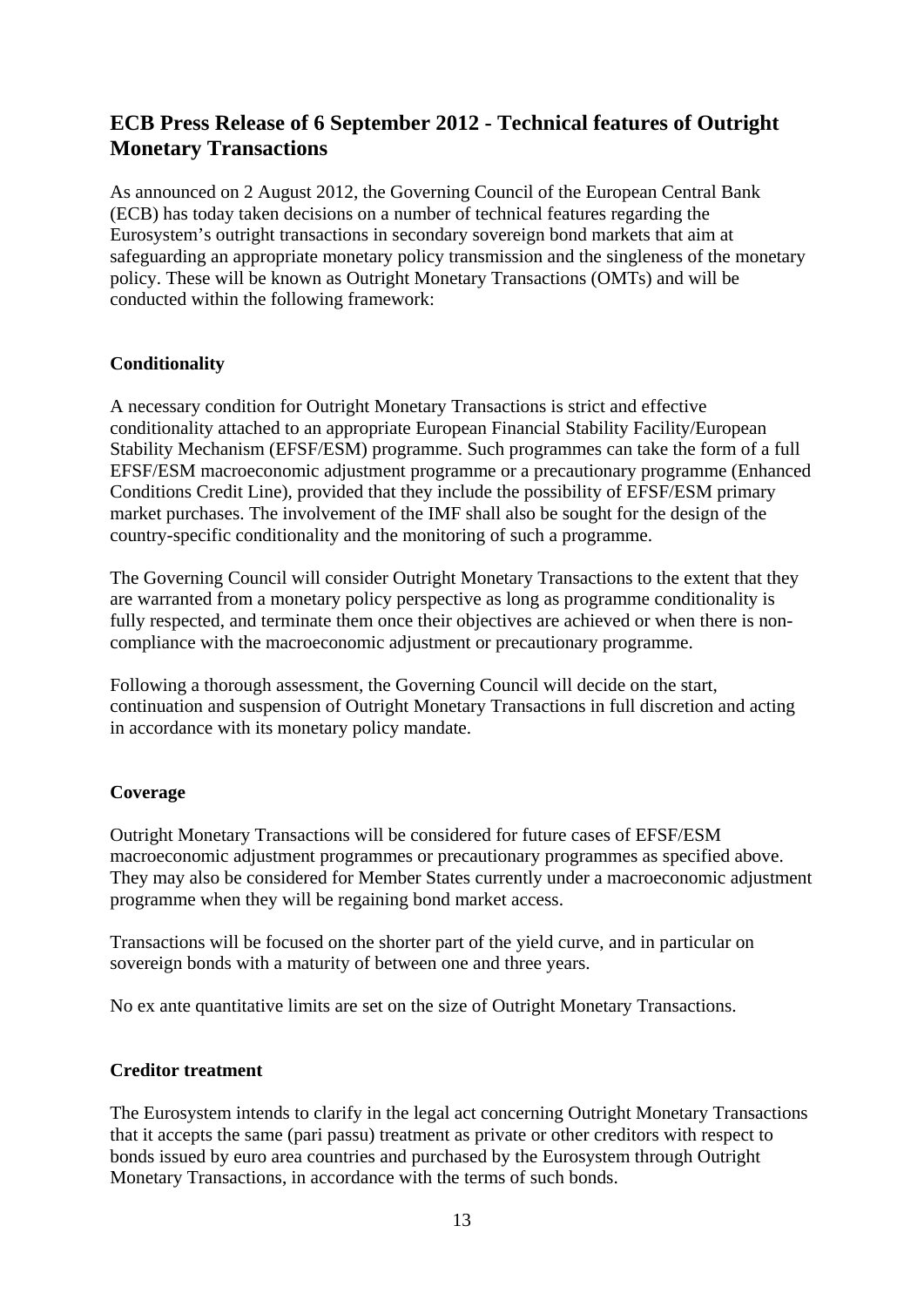## Sterilisation

The liquidity created through Outright Monetary Transactions will be fully sterilised.

## **Transparency**

Aggregate Outright Monetary Transaction holdings and their market values will be published on a weekly basis. Publication of the average duration of Outright Monetary Transaction holdings and the breakdown by country will take place on a monthly basis.

## **Securities Markets Programme**

Following today's decision on Outright Monetary Transactions, the Securities Markets Programme (SMP) is herewith terminated. The liquidity injected through the SMP will continue to be absorbed as in the past, and the existing securities in the SMP portfolio will be held to maturity.